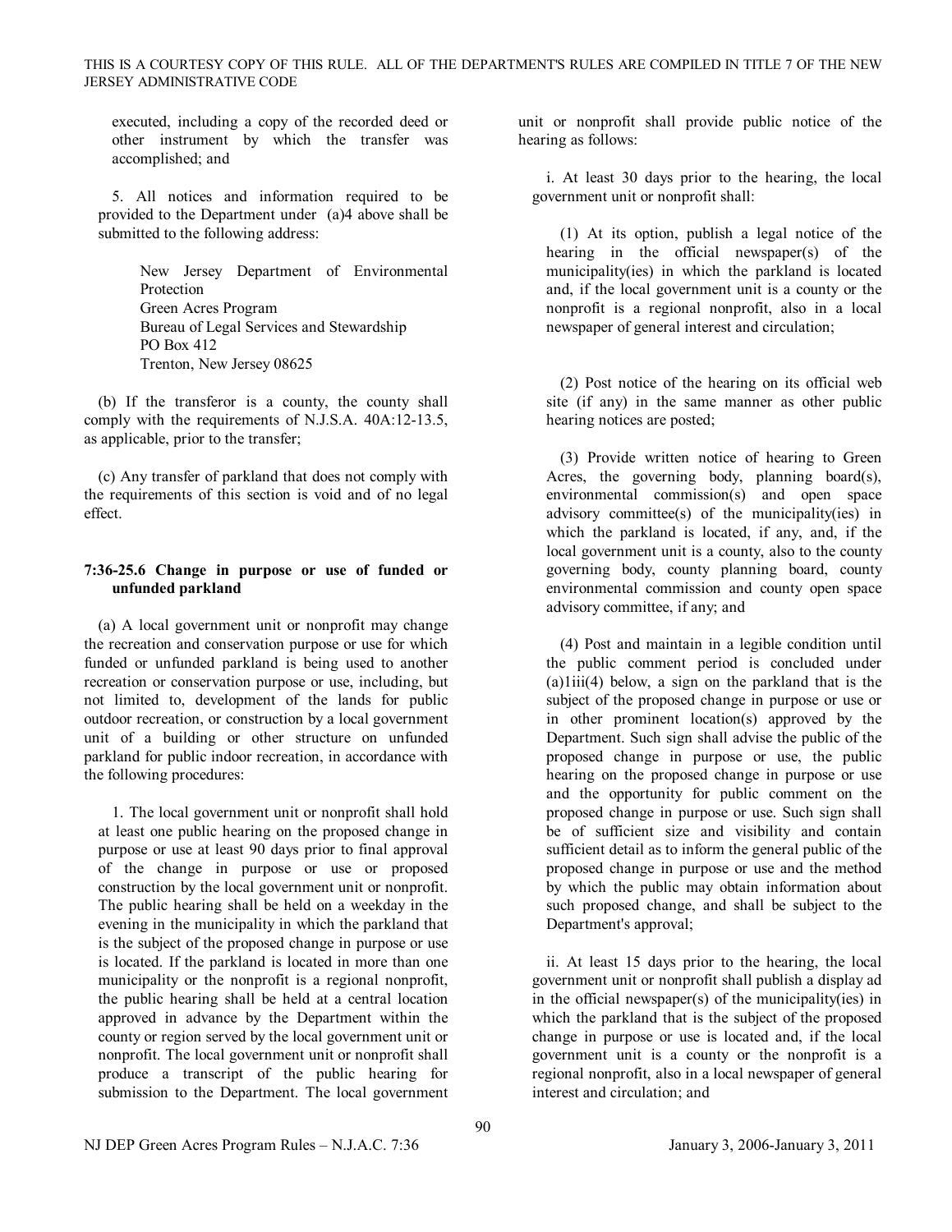iii. The notices and advertisements required under (a)1i and ii above shall include the following information:

(1) The name of the local government unit or nonprofit and the date, time and location of the public hearing;

(2) A general description of the proposed change of purpose or use;

(3) The street address (if available), municipality, county, tax map block and lot and size of the land(s) for which the change in purpose or use or construction is proposed; and

(4) A statement inviting participation in the public hearing and notifying the public that, in the alternative, written comments on the proposed change or purpose or use may be submitted to the local government unit or nonprofit during a public comment period that will end on the date that is two weeks after the hearing date. The statement shall provide an address for submittal of written comments to the local government unit or nonprofit and shall require that copies of any written comments also be sent to:

New Jersey Department of Environmental Protection Green Acres Program Bureau of Legal Services and Stewardship PO Box 412 Trenton, New Jersey 08625-0412

2. Within 60 days of the close of the public comment period for any public hearing to be held under (a)1 above, the local government unit or nonprofit shall provide the Department with proof of publication of the notices of public hearing if any, required under (a)1i(1) above; proof of publication of the display ad required under (a)1ii above; a dated copy of the posting required under (a)1i(2) above (if applicable); copies of and proof of mailing of the notices required under (a)li(3) above; and proof of the posting and maintenance of a sign as required under (a)1i(4) above;

3. Within 90 days after approving the proposed change in purpose or use or proposed construction, the local government unit or nonprofit shall provide the Department with written proof that one or more public hearings were held under (a)1 above, including a copy of the transcript required by (a)1 above; and

4. Within 90 days after changing the purpose or use of the funded or unfunded parkland or commencing construction of a structure or building for public indoor recreation on unfunded parkland, the local government unit or nonprofit shall provide the Department with written notice of the change in purpose or use or of the commencement of construction.

(b) In addition to meeting the public notice and hearing requirements listed in (a) above, a local government unit or nonprofit must obtain the written approval of the Department before it may impose any perpetual restriction, such as, but not limited to, a deed restriction, covenant or easement, on funded parkland to prohibit the development or use of the parkland for one or more recreation purposes.

(c) For the purposes of this section, a change in recreation and conservation purpose or use of parkland shall include:

1. The construction of recreation and conservation facilities, such as athletic fields or playgrounds, on undeveloped parkland or an undeveloped portion of parkland;

2. On funded parkland, the conversion of buildings originally acquired or constructed in support of recreation and conservation purposes to indoor recreation uses or purposes; and

3. The imposition of restrictions, through regulation, ordinance or other legal mechanism, intended to prohibit the development or use of funded or unfunded parkland for one or more recreation purposes. The imposition of perpetual restrictions on funded parkland also requires written Department approval under (b) above.

(d) For the purposes of this section, a change in recreation and conservation purpose or use of parkland shall not include:

1. The replacement of existing recreation and conservation development or facilities with development or facilities for another recreation and conservation purpose or use, or the renovation or repair of existing facilities, as long as such replacement, renovation or repair involves less than one-quarter acre of additional permanent disturbance of parkland;

2. The use of an existing structure on funded or unfunded parkland for another recreation or conservation